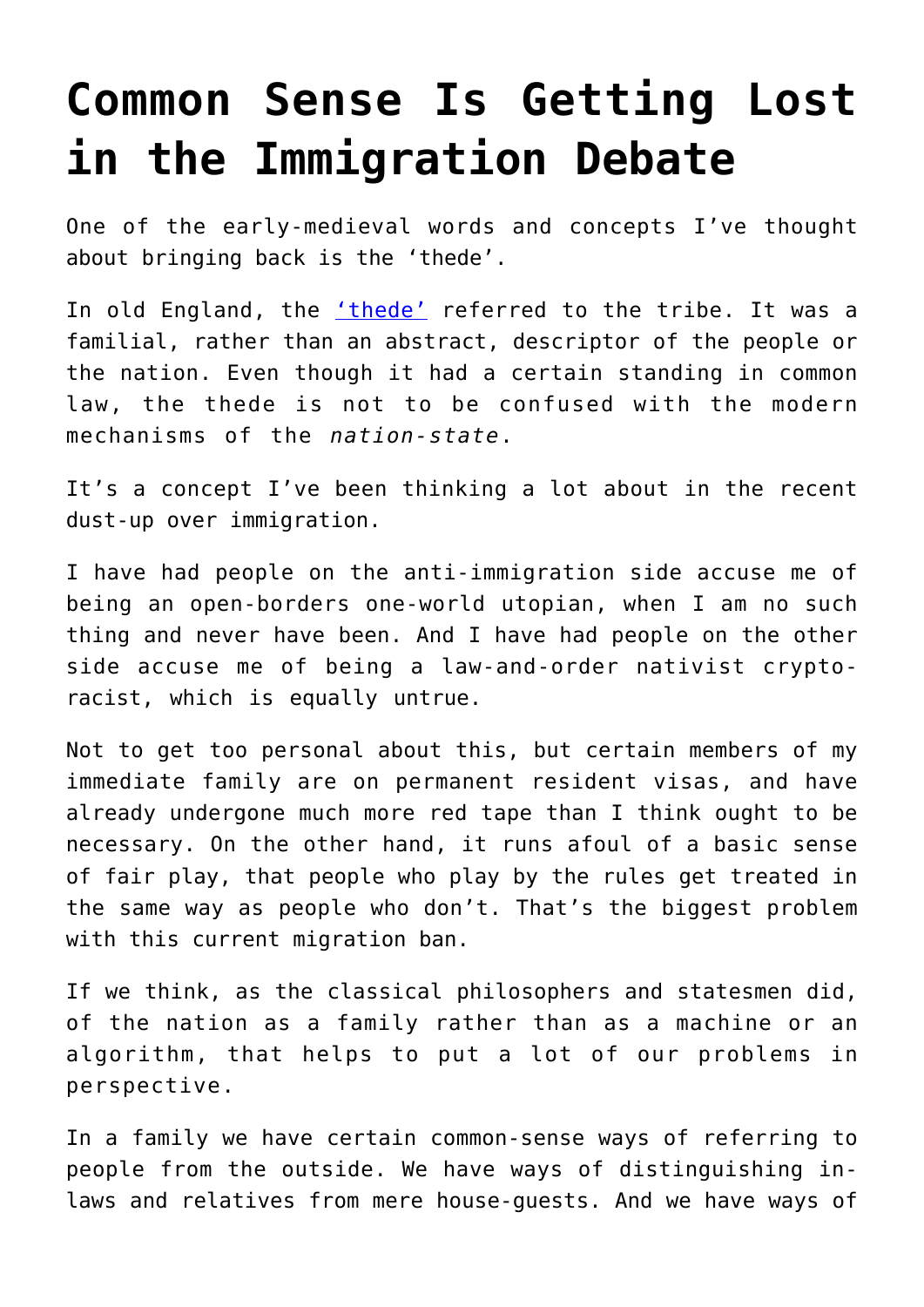distinguishing house-guests from passers-by who just came in for a cup of tea and a chat, or a fellow whose car just broke down and needs to use our phone to call AAA. And these are all to be distinguished from blackguards who want to nick the silverware, commit burglary or hold our kinfolk hostage.

But we have problems using these common-sense references in our national discourse.

Iranians who come here to study engineering or medicine, are emphatically not the same as Saudi or Emirati grandees who use their immense personal wealth to fund radical, Wahhabi mosques and acts of violence against us. And these are still yet different from Syrians who are *fleeing* violence in their homeland. And these are still different from mixed couples where a citizen is married to a non-citizen. But for various reasons we have difficulties distinguishing between people who have good reasons to be here, and those who don't.

Even among the people who have good reasons to be here, we sometimes have difficulty distinguishing between those who only need to stay a short time and those who have more permanent plans. I have my disagreements with Rep. Justin Amash, but his [post](https://www.facebook.com/justinamash/posts/1303049969734406) on Facebook about how in our popular discourse, we have difficulties distinguishing between 'immigrants', 'non-immigrants' and 'refugees', is well worth a read.

One major problem is that the political left sees the nation not as a big extended family, not as a thede, but as a vending machine for 'rights', which creates an overly-expansive and overly-permissive idea of who should and shouldn't be allowed. And on the political right, the nation-state becomes a power generator of 'security', a force-field meant to keep the 'good guys' in and the 'bad guys' out, but only if the right people are in charge of the machinery.

And between these two perspectives, which represent the two